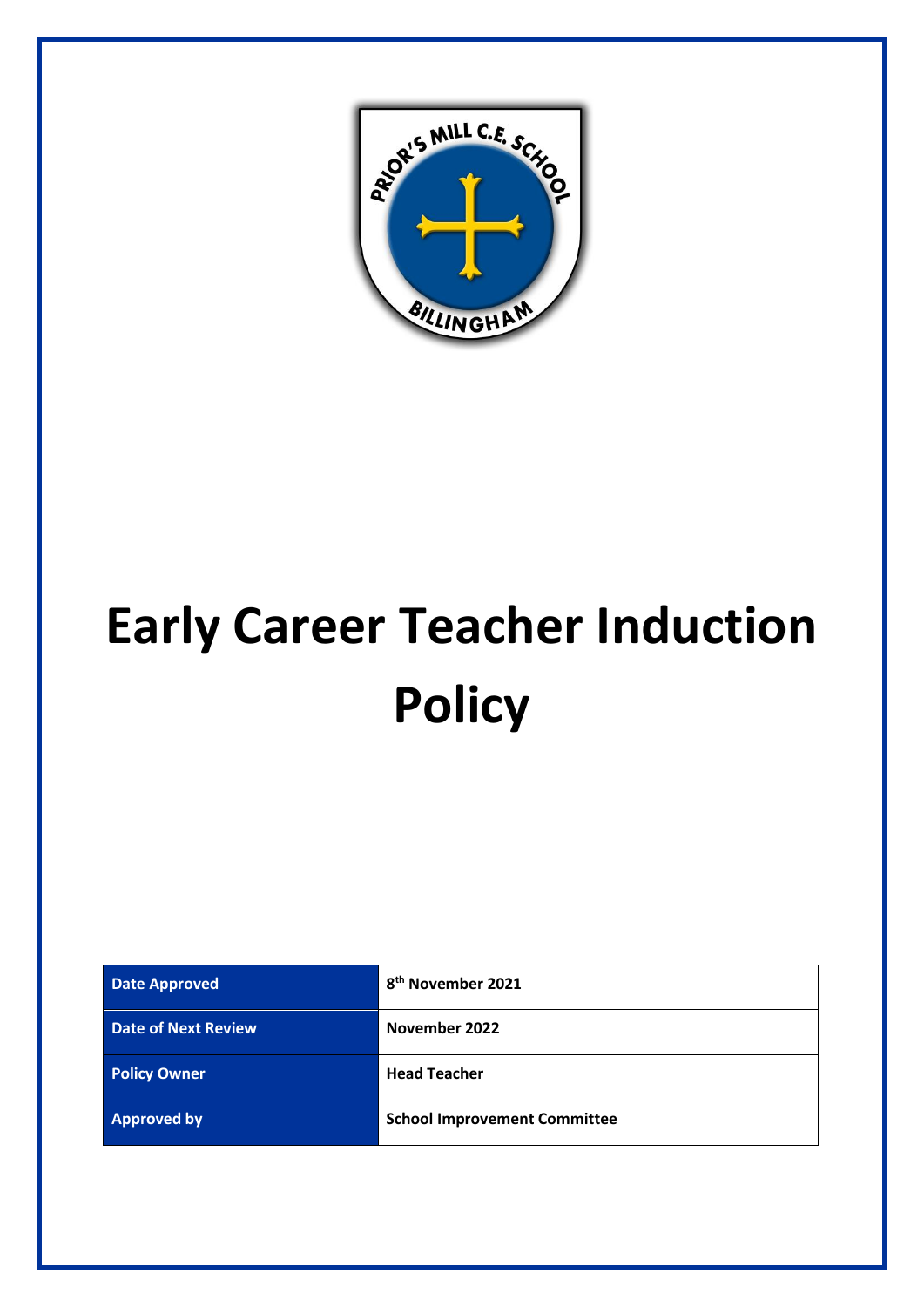# **Contents**

# **Statement of Intent**

- 1. Legal Framework
- 2. Roles and Responsibilities
- 3. Statutory Induction
	- a. Eligibility
	- b. Suitable Posts
	- c. Beginning Induction
	- d. Mentoring and Support
	- e. Monitoring and Assessment
	- f. Completing Induction
- 4. Record Keeping
- 5. Confidentiality
- 6. Special Circumstances
- 7. Unsatisfactory Progress and Appeals
- 8. Monitoring and Review

## **Appendix**

Appendix A: Exemptions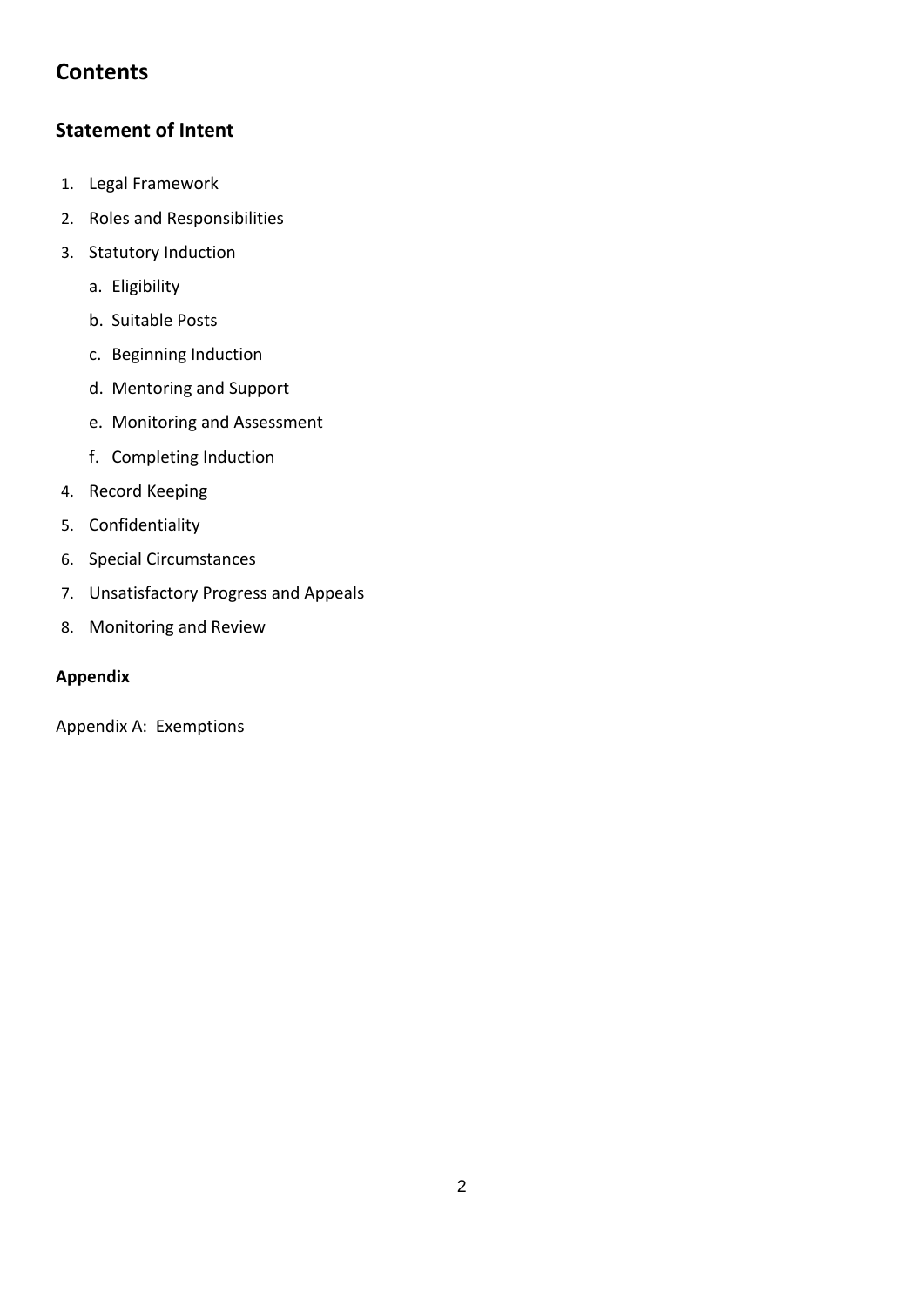# **Statement of Intent**

At Prior's Mill CE Primary School, we recognise that the successful appointment and induction of an early career teacher (ECT) strongly contributes to both the development of the school and the ECT. ECTs bring new ideas and fresh approaches to teaching. In turn, the school endeavours to develop and nurture a promising career.

The induction period for ECTs will:

- Enable ECTs to build upon existing knowledge, skills and understanding.
- Assist ECTs in becoming full members of the teaching profession and provide a foundation for CPD.
- Enable ECTs to meet identified goals and complete their induction year to the required standard.
- Be systematic, fair and rigorous in the assessment of ECTs' professional practice.
- Provide support to ECTs failing to make satisfactory progress.

This policy has been established to ensure that the requirements listed above are met, that all parties benefit from arrangements, and that all staff members know their roles, responsibilities and expected practice.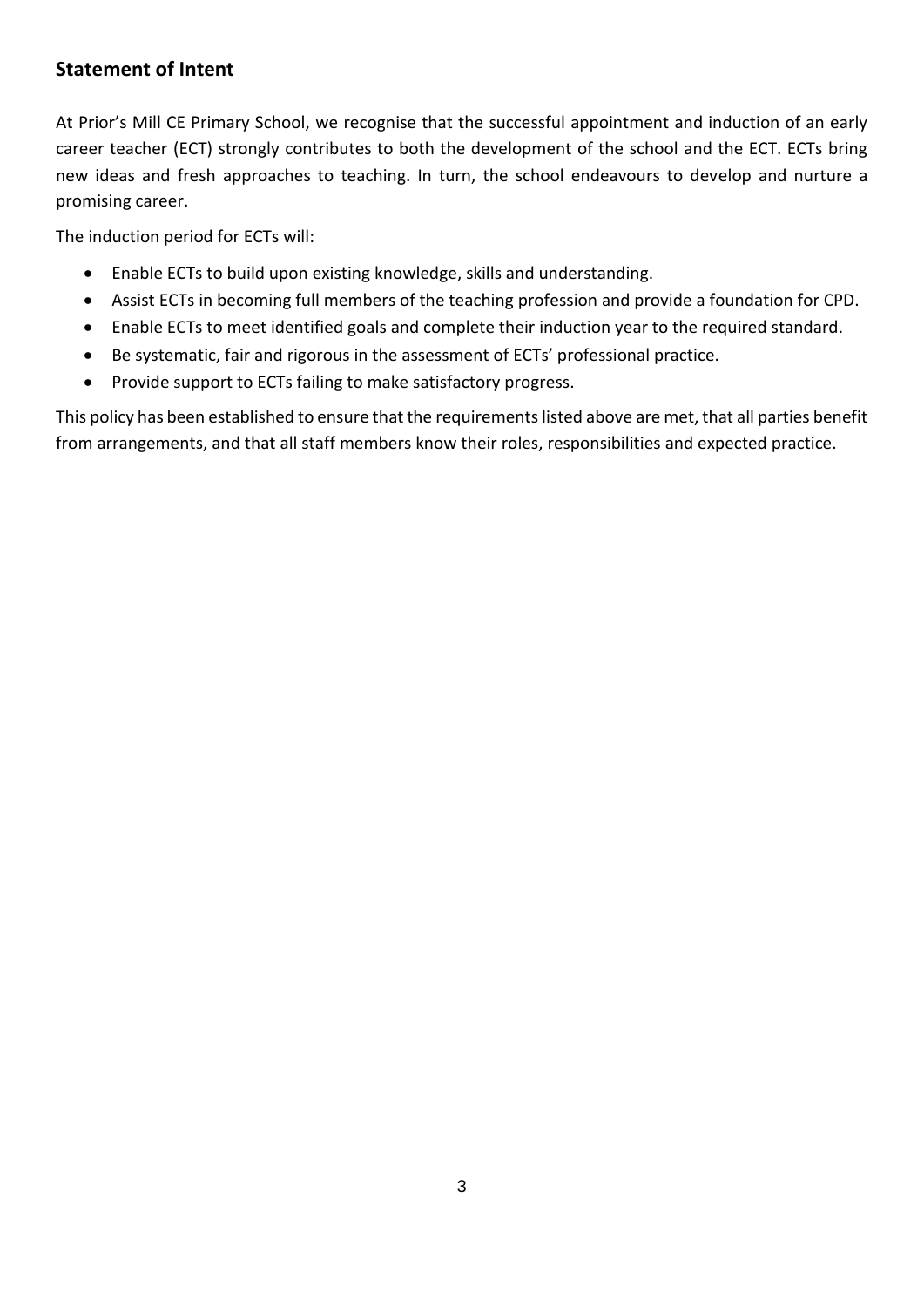#### **1. Legal Framework**

This policy has due regard to all relevant legislation and statutory guidance including, but not limited to, the following:

- DfE (2021) 'Induction for Early Career Teachers (England)'
- DfE (2021) 'Appropriate Bodies Guidance: Induction and the Early Career Framework'
- DfE (2019) 'Early Career Framework' (ECF)
- DfE (2011) 'Teachers' Standards'
- Education Act 2002
- The Education (Induction Arrangements for School Teachers) (England) Regulations 2012 as amended
- DfE (2020) 'School Teachers' Pay and Conditions Document 2020 and Guidance on School Teachers' Pay and Conditions'

This policy operates in conjunction with the following school policies:

- Grievance Policy
- Records Management Policy
- Staff Code of Conduct
- Behaviour Policy
- Disciplinary Policy and Procedure
- Teachers' Pay Policy
- Child Protection and Safeguarding Policy
- Safer Recruitment Policy

## **2. Roles and Responsibilities**

ECTs are responsible for:

- Providing evidence that they have QTS and are eligible to start their inductions.
- Meeting with their induction tutor to agree on priorities for their programme and review these at regular intervals.
- Discussing and agreeing with their induction tutor on how best to use their reduced timetable allowance to guarantee engagement with the ECF induction.
- Participating fully in the agreed monitoring and development programmes.
- Providing evidence of their progress against the 'Teachers' Standards'.
- Raising any concerns that they have with their induction tutor as soon as practicable.
- Consulting their appropriate body named contact at an early stage if there are difficulties with resolving issues with the tutor or school.
- Keeping track of and participating in the scheduled classroom observations, progress reviews and formal assessment meetings.
- Agreeing on the start and end dates of the induction period, including any absences, with their induction tutor.
- Retaining copies of all assessment reports.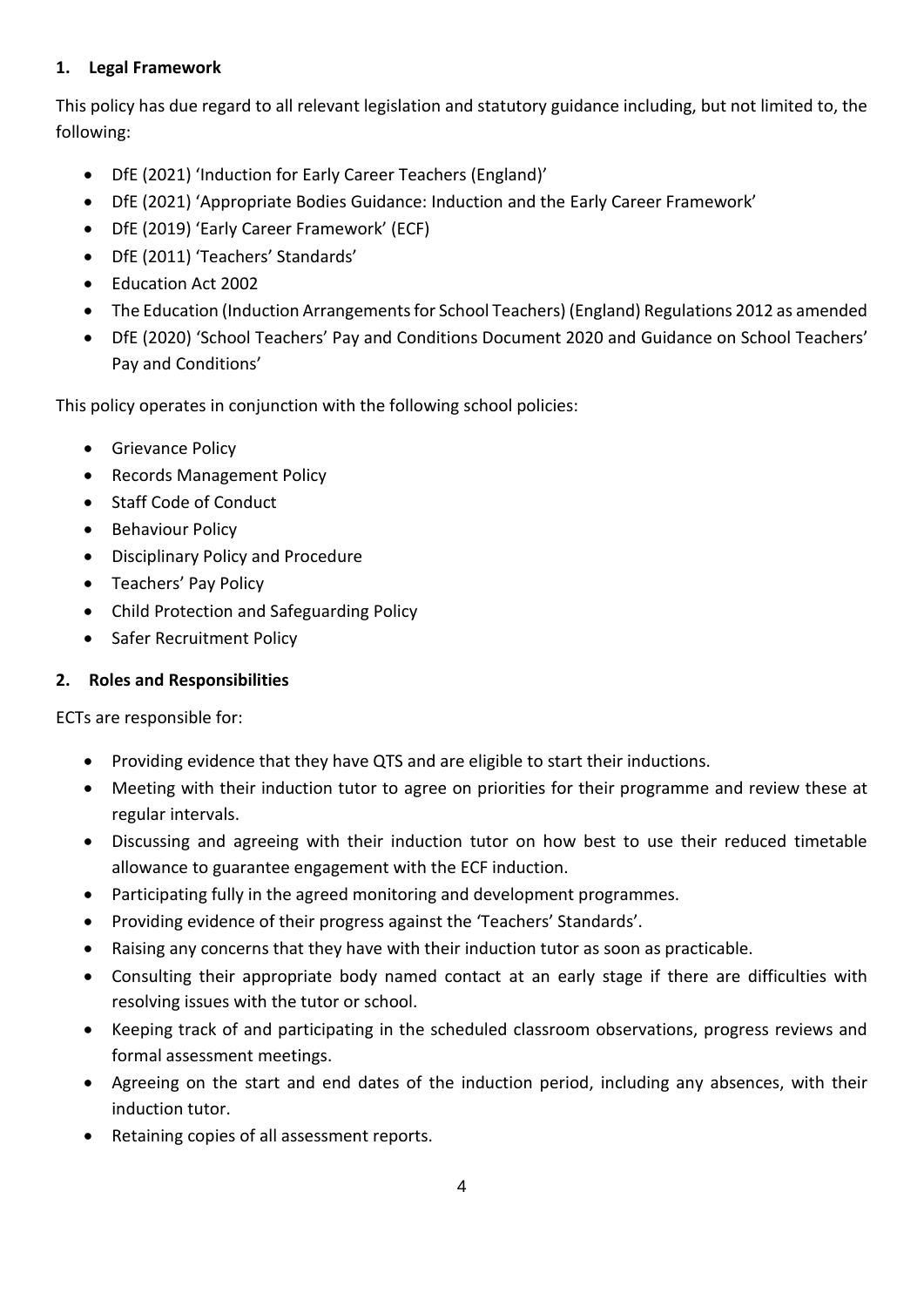The headteacher is responsible for:

- Monitoring, supporting and assessing the ECT throughout their induction in conjunction with the appropriate body.
- Ensuring that the ECT has been awarded QTS prior to undertaking induction at the school.
- Clarifying whether the ECT needs to serve an induction period or is exempt from it.
- Informing the appropriate body of when an ECT is taking up a post in which they will be undertaking induction.
- Ensuring the requirements of a suitable post for induction are met.
- Agreeing with the ECT on which body will act as the appropriate body, in advance of the ECT starting the induction programme.
- Making sure that the induction tutor has received suitable training and has the time to carry out the role effectively.
- Ensuring that a personalised ECF-based induction programme is in place.
- Ensuring that the progress of the ECT is reviewed regularly via termly assessments, observations and feedback of their teaching.
- Making sure that completed reports are sent to the appropriate body for review.
- Retaining accurate records of employment that will count towards the induction period.
- Ensuring that all monitoring and record-keeping regarding induction at the school is completed in a manner that is streamlined and reduces burdens for all involved.
- Informing the governing board about the arrangements which have been put in place to support ECTs who are undergoing induction.
- Making a recommendation to the appropriate body on whether the ECT's performance against the 'Teachers' Standards' is satisfactory or requires an extension.
- Participating in the appropriate body's quality assurance process.
- Ensuring the school retains all relevant documentation and evidence on file for six years.
- Ensuring that a teacher who does not satisfactorily complete an induction period is eligible to carry out short-term supply work.
- Ensuring that the ECT is provided with the Child Protection and Safeguarding Policy, Behaviour Policy and the Staff Code of Conduct.
- Ensuring the ECT knows the identity and role of the DSL and any deputies.
- Ensuring the ECT knows the school's response to children who go missing from education.
- Ensuring that, under certain circumstances, the following steps are undertaken:
	- Obtaining interim assessments from the ECT's previous post
	- Acting early to alert the appropriate body when an ECT may not be completing induction satisfactorily
	- Ensuring that an ECT who may not be performing against the 'Teachers' Standards' is observed by a third party
	- Notifying the appropriate body if an ECT is absent for a total of 30 days or more
	- Regularly informing the governing board about the school's induction procedures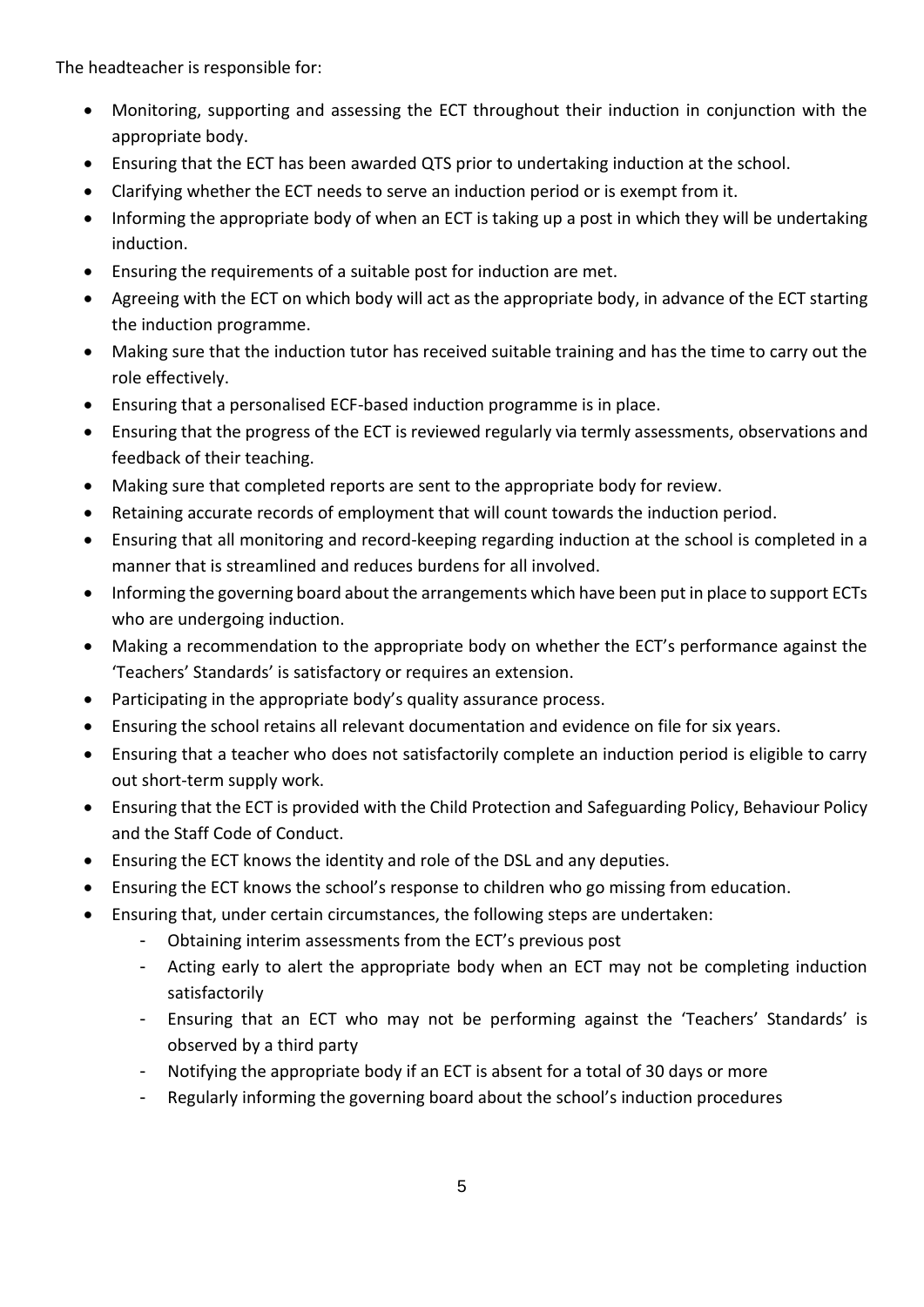- Discussing with the appropriate body in exceptional cases where it may be appropriate to reduce the length of the ECT's induction period, e.g. where it is deemed the induction period has been satisfactorily completed
- Providing interim assessment reports for staff moving in between formal assessment periods
- Informing the appropriate body when an ECT serving induction leaves the school

Induction tutors are responsible for:

- Coordinating, guiding and supporting ECTs' professional development.
- Reviewing ECTs' progress regularly during the induction period.
- Undertaking two formal assessment meetings over the induction period.
- Coordinating input from other staff if required.
- Carrying out progress reviews in terms where a formal assessment does not occur.
- Informing ECTs following progress reviews of the determination of their progress against the 'Teachers' Standards'.
- Sharing progress review records with ECTs, the headteacher and the appropriate body.
- Informing ECTs of the judgements to be recorded in the formal assessment record and inviting ECTs to give their comments.
- Observing the teaching of ECTs and providing feedback.
- Letting ECTs know how they may raise concerns about their induction programme and personal progress both inside and outside the school.
- Taking prompt, appropriate action if ECTs are facing difficulties.
- Ensuring all monitoring and record-keeping is completed in a manner which is streamlined and reduces burdens, including ensuring all evidence requested from ECTs draws on existing or working documents.

Mentors are responsible for:

- Regularly meeting with the ECT for structured sessions to provide effective, targeted feedback.
- Working in collaboration with the ECT and other staff members involved in the ECT's induction to help ensure the ECT receives a high-quality induction programme based on the ECF.
- Providing or coordinating effective support for the ECT, including phase- or subject-specific mentoring.
- Taking prompt, appropriate action if the ECT is facing difficulties.

Appropriate bodies have a quality assurance role and are responsible for:

- Ensuring the headteacher and governing board are aware of their responsibilities and are capable of meeting these responsibilities regarding monitoring support and assessment. This includes making sure that each ECT receives a personalised induction programme, designated tutor support and a reduced timetable.
- Ensuring procedures in place with regard to support, monitoring, assessment and guidance are fair and appropriate.
- Maintaining full responsibility for their regulatory duties, and not delegating these.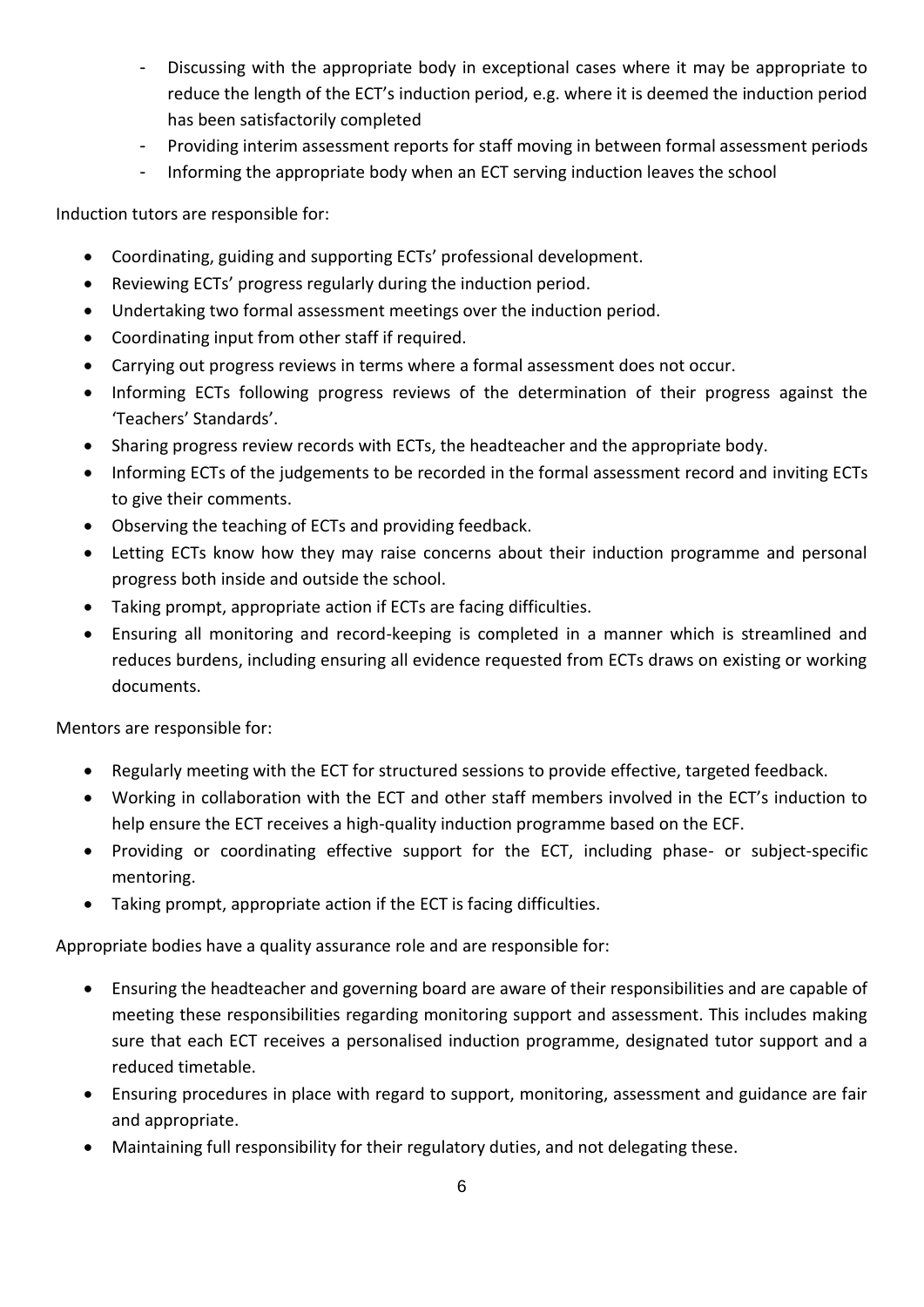- Consulting with the headteacher on the nature and extent of the quality assurance procedures in the school.
- Ensuring the headteacher has implemented a programme which is clearly based on the ECF.
- Taking action to address areas that require further development and support, where an ECT is facing difficulties.
- Ensuring induction tutors have the ability and time to carry out their role effectively.
- Contacting a school when the school's responsibilities are not being fulfilled.
- Ensuring that the headteacher has confirmed that the award of QTS has been made.
- Ensuring the school is providing a reduced timetable in addition to planning, preparation and assessment (PPA) time.
- Ensuring ECTs are provided with a named contact within the appropriate body to raise concerns if they have any.
- Ensuring records and assessment reports of ECTs are maintained.
- Ensuring an agreement is reached with the headteacher and the ECT to determine where a reduced induction period may be appropriate.
- Ensuring a final decision is made on whether the ECT's performance is satisfactory against the 'Teachers' Standards'.
- Ensuring they provide the Teaching Regulation Agency (TRA) with information about ECTs who have started, completed, or left partway through an induction period, or require an extension, as well as details of the type of induction the ECT is undertaking.
- Ensuring they respond to requests from schools and colleges for support and guidance with regard to the ECT's induction programmes.
- Responding to requests for assistance and advice with training for induction tutors.
- Providing the headteacher with information on the types of induction available.
- Ensuring all monitoring and record-keeping is completed in a manner which is streamlined and reduces burdens, including ensuring all evidence requested from ECTs draws on existing or working documents.

The governing board is responsible for:

- Ensuring staff and the school are compliant with this policy and all relevant guidance.
- Ensuring the school has the capacity to support the ECT.
- Ensuring the headteacher is fulfilling their responsibilities.
- Investigating concerns raised by an ECT as part of the school's Grievance Policy.
- Asking for advice from the appropriate body on the school's induction procedures and the responsibilities of staff involved in the process.
- Requesting general reports from the induction tutors on the progress of an ECT.

## **3. Statutory Induction**

The statutory induction of an ECT is the bridge between ITT and a career in teaching. The school will support ECTs in demonstrating that their performance against relevant standards is satisfactory and equip them with the tools to be a successful teacher.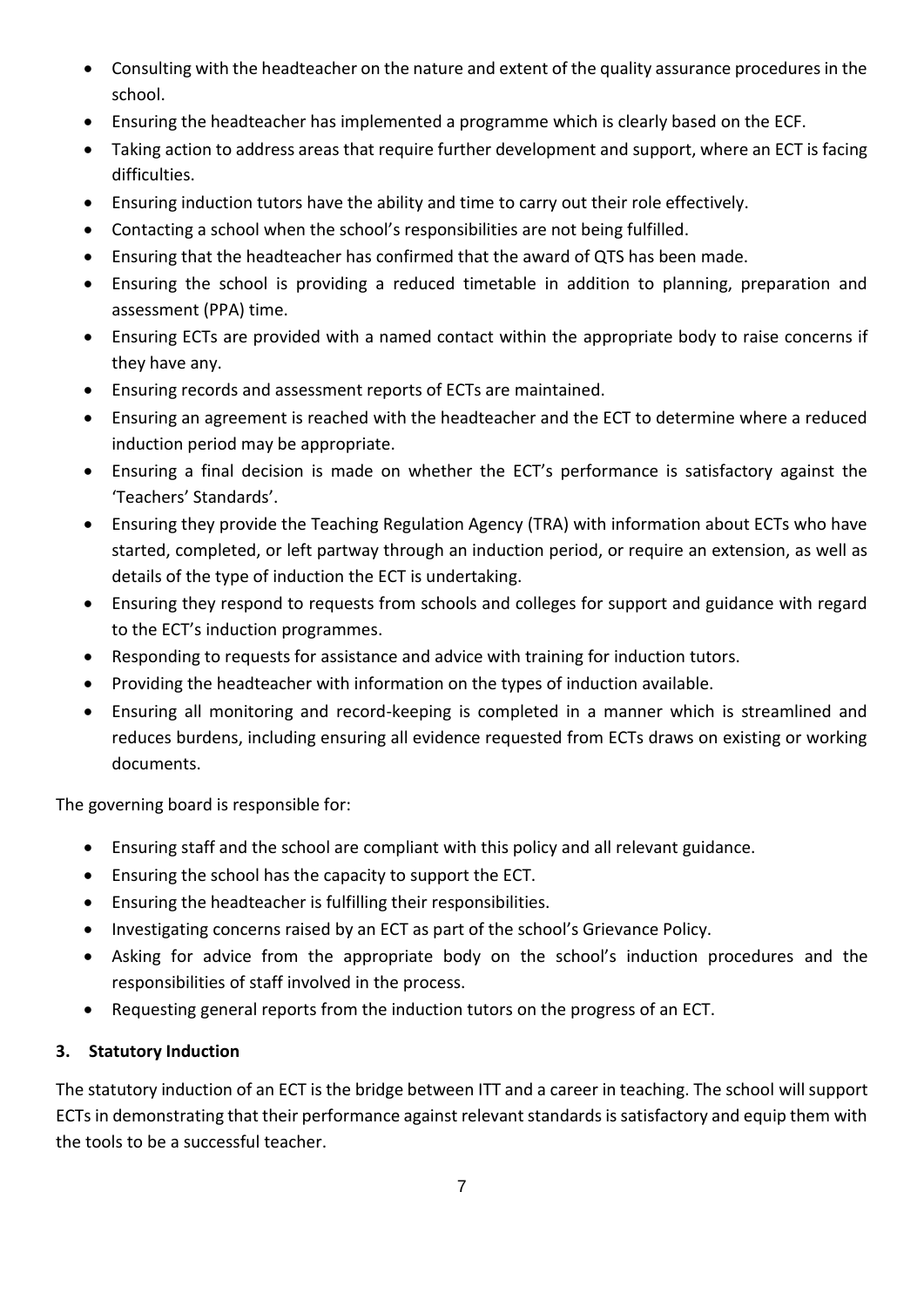The 'Teachers' Standards' will be used to assess an ECT's performance during their induction period. These standards will be considered against what can reasonably be expected of the ECT within their work context. All judgements will reflect the expectation that the ECT has effectively consolidated their ITT and demonstrated their ability to meet the relevant standards consistently over a sustained period. The ECF will not be used as an assessment tool.

A qualified teacher will not be employed as a teacher by the school unless they have satisfactorily completed their induction period, or if they meet any of the exemptions listed in Appendix A.

ECTs serving induction on a full-time basis are required to complete an induction period of two academic years, unless they are subject to an official and agreed reduction or extension to this period in some circumstances. ECTs serving induction on a part-time basis are required to serve the full-time equivalent of two full academic years.

Short-term supply teaching of less than one term will not count towards an ECT's induction, as the time frame is too short to enable them to demonstrate performance against relevant standards. If a supply term is extended, the school will not backdate the induction, but will begin the induction upon extension.

Where an ECT is judged to have failed to meet the 'Teachers' Standards' at the end of their induction period, they will not be permitted to repeat induction. They will, however, have the opportunity to appeal against the decision.

#### **a. Eligibility**

In order to determine eligibility, the headteacher will undertake pre-employment checks on the ECT before the ECT takes up the post – these will be verified by the appropriate body. These pre-employment checks will include determining that the ECT holds QTS. The headteacher and the appropriate body will check with the TRA that the ECT holds QTS prior to the induction beginning.

If an ECT holds QTS but has already completed a period of induction which resulted in a judgement of failing to meet the 'Teachers' Standards', they will not be eligible to undertake statutory induction at the school. The headteacher will confirm whether this is the case by consulting the TRA.

The school will not refuse an induction post to an ECT whose QTS was obtained several years ago; although ECTs are encouraged to undertake induction as soon as possible after gaining QTS, there are no barriers to them undertaking induction later.

Teachers who completed their ITT between 1 May 2000 and 30 April 2001 (known as Cohort 1 teachers) are also required to pass the QTS numeracy skills test before completing an induction.

#### **b. Suitable Posts**

The headteacher and appropriate body will first agree on the suitability of a post for induction, guided by the following considerations. The post will:

• Have a headteacher who can make a recommendation about whether the ECT's performance against the 'Teachers' Standards' is satisfactory.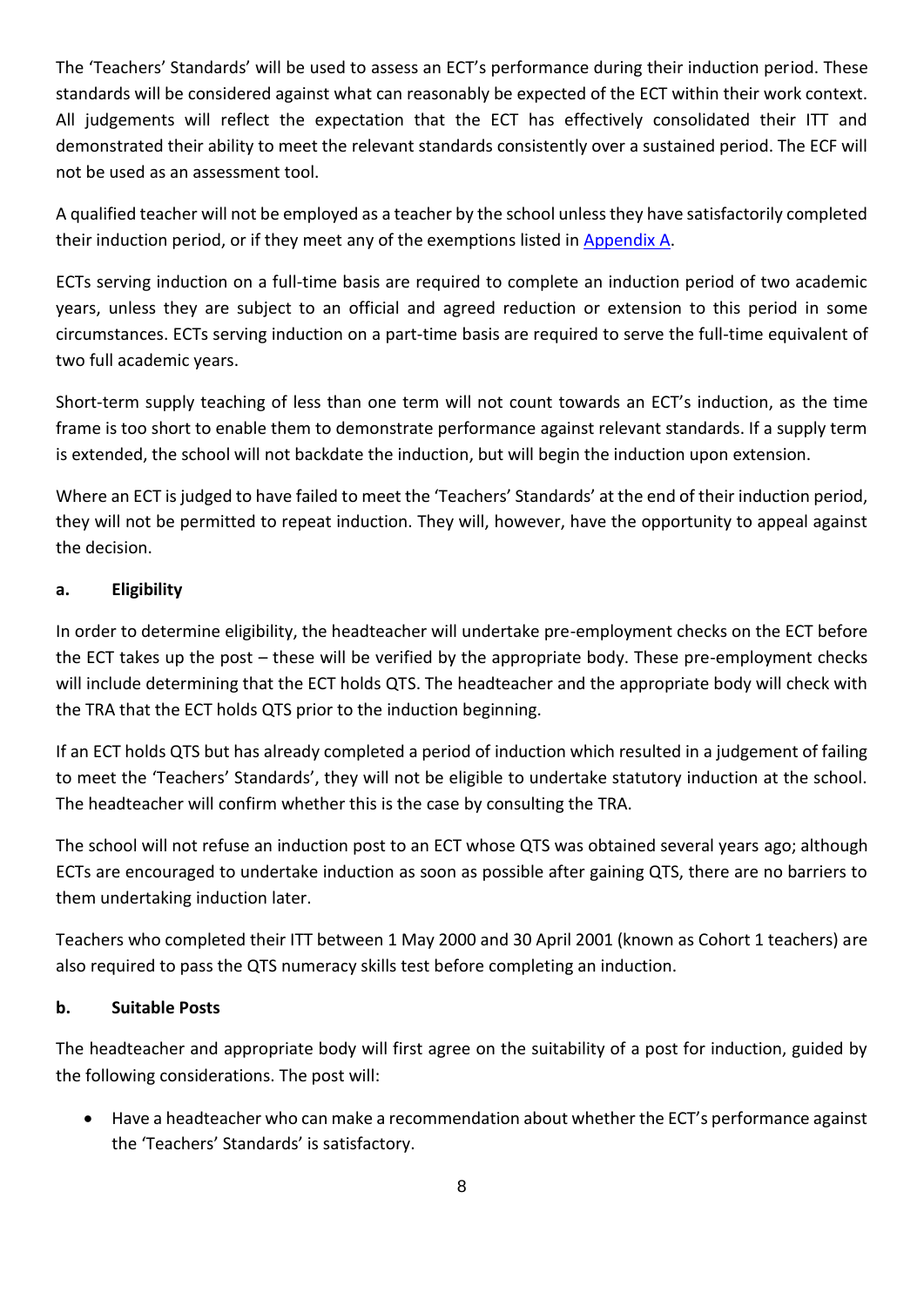- Have an agreement with an appropriate body to quality-assure the process.
- Provide the ECT with the tasks, experience and support needed to enable them to demonstrate satisfactory performance against the 'Teachers' Standards'.
- Ensure the appointment of an induction tutor who holds QTS, and has relevant knowledge and experience.
- Provide the ECT with a reduced timetable to enable them to undertake the activities involved in their induction programme.
- Not make unreasonable demands upon the ECT.
- Not normally demand teaching outside the phase or subject(s) for which the ECT has been employed to teach.
- Not present, on a day-to-day basis, the ECT with unreasonably demanding discipline problems.
- Involve the ECT regularly teaching the same classes.
- Involve planning, teaching and assessment processes similar to those in which other teachers working in similar posts are engaged.
- Not involve non-teaching responsibilities without the provision of appropriate preparation and support.

The governing board will be satisfied that the school has the capacity to support the ECT in the role and that the headteacher is fulfilling their responsibilities.

The school will recognise that if it enters special measures following an Ofsted inspection, it will not be permitted to offer inductions to ECTs, unless it is given specific permission to do so from an Ofsted inspector. The appropriate body will also need to be satisfied that such circumstance would not unfairly compromise the ECT's ability to successfully their induction.

#### **c. Beginning Induction**

Once an ECT has been appointed to a suitable post, the headteacher will notify the TRA in advance of the ECT taking up the post. Upon registration, the ECT will be provided with a named contact to which they may raise any concerns about the induction programme.

The start date for the ECT's induction will be determined by the appropriate body, who will agree this date with the headteacher and the ECT in advance. This start date will be the date the ECT's induction programme formally begins, which may be a different date from when the ECT's contract with the school begins.

The length of the induction period will also be determined prior to the induction commencing. ECTs are required to serve (part-time or full-time) the full-time equivalent of two academic years to complete their induction. Where an ECT is completing their induction on a part-time basis, the school and the appropriate body will liaise to decide the length of the induction period required for each individual case – this will be always be fair and consider the ECT's working pattern. Where an ECT is completing their induction across more than one school, the appropriate body will make the final decision about how the ECT will meet the equivalent of two years' work.

The school will not commence the ECT's induction until an appropriate body has been agreed. The headteacher will ensure that the appropriate body with whom an agreement is reached matches th[e criteria](https://www.gov.uk/government/publications/appropriate-bodies-guidance-induction-and-the-early-career-framework)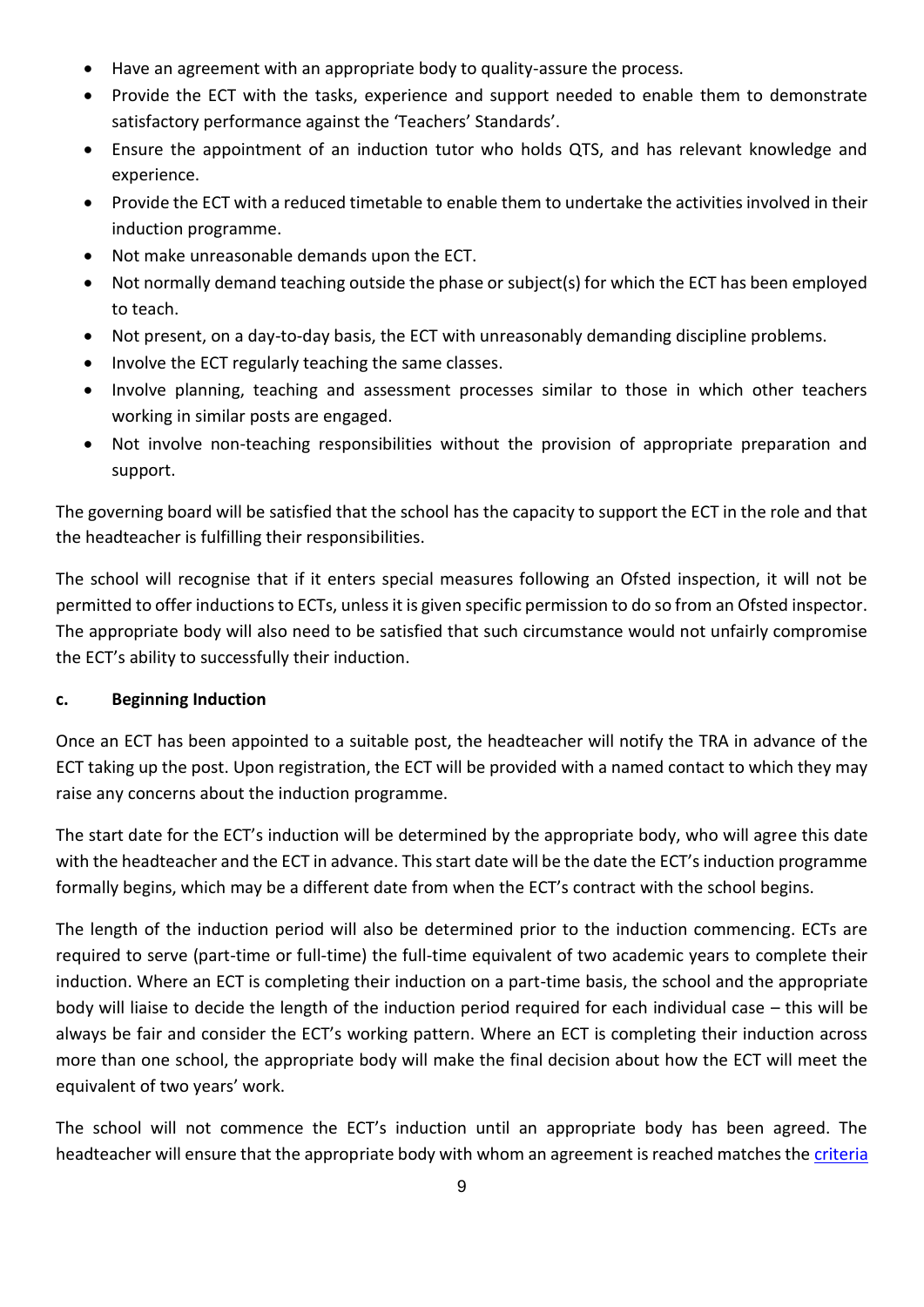for organisations that can act as an appropriate body. When forming an agreement with an appropriate body, the appropriate body and the headteacher will agree any reasonable charges the appropriate body may make to the school for its service.

The headteacher will ensure the ECT is provided with a reduced timetable for their course of induction. This will amount to teaching:

- In the first year (terms 1-3), no more than 90 percent of the timetable of the school's existing teachers on the main pay range.
- In the second year (terms 4-6), no more than 95 percent of the timetable of the school's existing teachers on the main pay range.

These reductions will operate in addition to the timetable reduction related to PPA time.

#### **d. Mentoring and Support**

ECTs will be provided with a designated mentor to support them through their induction period, usually a relevant member of the school's teaching staff. The individual who becomes the ECT's mentor will be identified by the headteacher. This mentor will hold QTS and have the necessary knowledge, experience and time available to carry out the role effectively.

The role of the mentor will be held by a different individual to the induction tutor where at all possible. Where this is not possible, the headteacher may decide to designate a single individual to hold both roles, which may be the headteacher themselves in exceptional circumstances. Where this is the case, the headteacher will ensure the individual understands that they are fulfilling two discrete roles and will ensure that the mentoring support offered is kept separate to any assessment of the ECT against the 'Teachers' Standards'.

Mentors are provided for ECTs in a supportive and advisory capacity only; mentors will not carry out formal assessments of ECTs (unless the mentor is the same individual as the induction tutor). Mentors will hold regular one-to-one sessions with ECTs to discuss how the ECT's induction is going, including offering advice and providing an opportunity for the ECT to ask questions or raise any issues.

#### **e. Monitoring and Assessment**

ECTs will also be provided with an induction tutor who will provide regular monitoring and support, and coordination of assessment. The induction tutor will be identified by the headteacher. This individual will hold QTS and will have the necessary skills, knowledge and time available to effectively work in this role. The role of the induction tutor will be held by a separate individual to the individual performing the role of the mentor where at all possible, as outlined above. In exceptional circumstances it may be appropriate for the headteacher themselves to perform the role of induction tutor.

The main responsibilities of the induction tutor will be to make rigorous and fair judgements about the ECT's progress against the 'Teachers' Standards', and to recognise when early action is required to support an ECT who is experiencing difficulties. ECTs will be informed that they should raise any concerns about their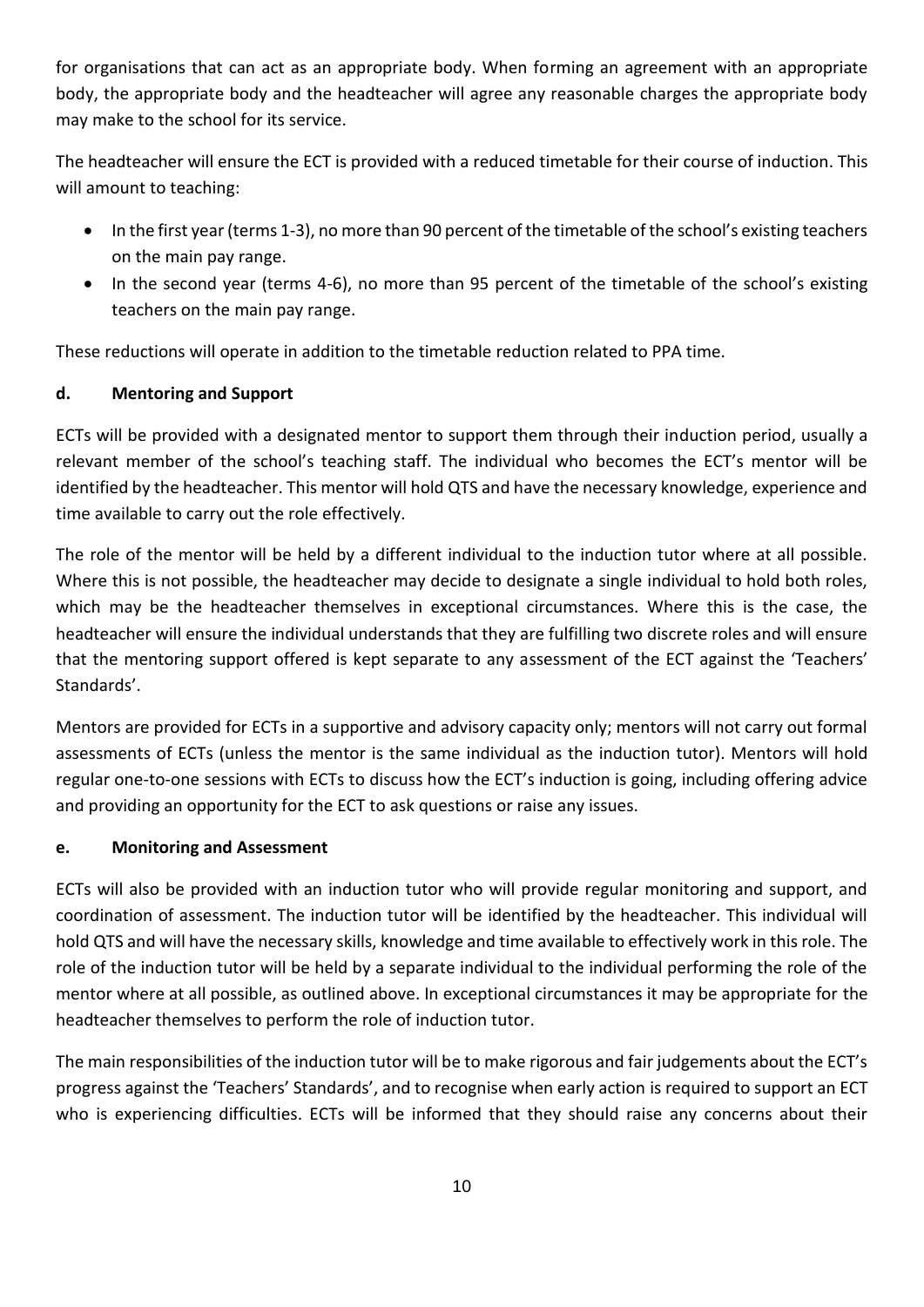induction with their induction tutor in the first instance. If the matter is not resolved, the ECT will be informed that they can notify their named contact at the appropriate body, who will then investigate the issues raised.

Half termly observations of the ECT's lessons will be conducted, usually by the induction tutor. Postobservation review meetings will be arranged in advance of an observation taking place. Following an observation, the ECT and the observer (induction tutor) will meet to review the teaching observed. All feedback provided by the induction tutor will be prompt and constructive. The induction tutor will make a brief written record of the feedback discussed in a review meeting, which will clearly indicate where any development needs have been identified as a result of the observation.

ECTs will receive progress reviews against the 'Teachers' Standards', conducted by their induction tutors, in each term of their induction where a formal assessment is not scheduled. Progress reviews will not require ECTs to produce any new evidence specifically to inform the review; all progress reviews will draw on existing evidence of ECTs' teaching. ECTs may be asked to provide copies of existing evidence to the induction tutor to help inform the review. A written record of each progress review will be retained by the school and a copy will be provided to the ECT. This record will include:

- Whether the induction tutor believes the ECT is on track to successfully complete their induction.
- A brief summary of the evidence collected by the induction tutor.
- The agreed development targets for the ECT.
- A review of the ECT's objectives in relation to the 'Teachers' Standards' and the ECT's own individual strengths and needs.

The induction tutor will update the headteacher on the ECT's progress after each progress review. The induction tutor will also notify the appropriate body whether the ECT is making satisfactory progress towards successfully completing their induction. Where the induction tutor believes the ECT is not making satisfactory progress, the induction will also outline to headteacher and the appropriate body the plan they have put in place to support the ECT.

The ECT will be clearly informed of the outcome of their progress review, to ensure that their formal assessments present no unexpected results to the ECT.

ECTs will be formally assessed in the final term of the first year of their induction and again in the final term of the second year of their induction. The exact dates of these assessments will be agreed between the headteacher and the ECT in advance. Formal assessments will be carried out by the induction tutor or the headteacher only.

All evidence used for formal assessments will be drawn from the ECT's teaching work during their induction. In order to reduce the potential burden of evidence collection, the evidence used will largely come from that collected during progress reviews, and will consist of existing or working documents. ECTs will not be required to create anything new for a formal assessment. Any evidence used during a formal assessment will be clear and transparent; copies of all evidence used will be provided to both the ECT and the appropriate body. As a result, the school aims for all formal assessments to work in combination with the regular progress reviews; where possible, the ECT should not find any unexpected results from a formal assessment.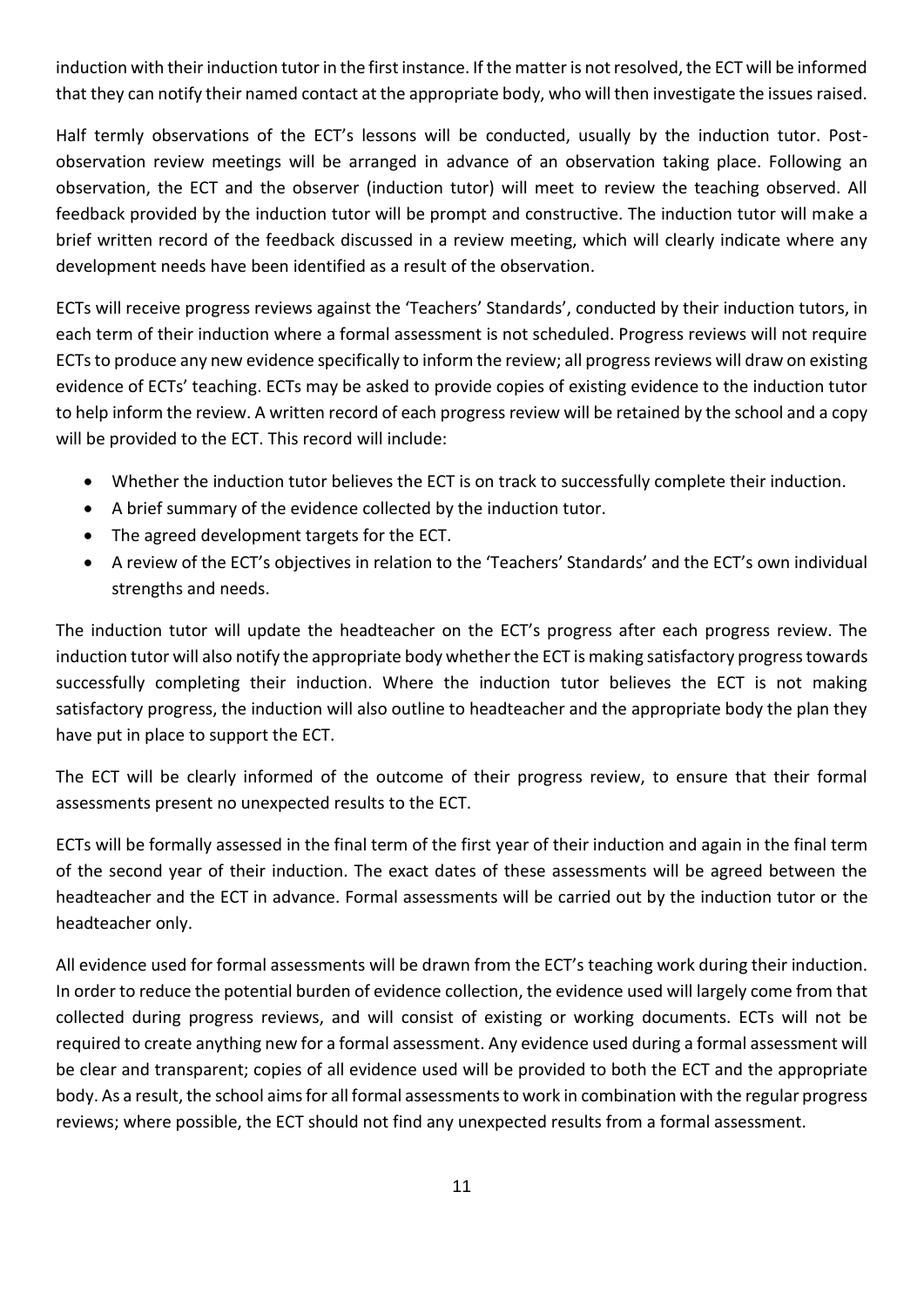The individual undertaking a formal assessment will produce a report following the assessment. This report will make clear how the ECT has been assessed against the 'Teachers' Standards'. Once the report has been completed, the headteacher will hold an assessment meeting with the ECT, where the ECT will be able to add their comments to the report. The report will be signed by the induction tutor, headteacher and ECT. The ECT will then be given the original report and a copy will be sent to the appropriate body. For the final assessment report, the headteacher will record their recommendation to the appropriate body of whether the ECT's performance throughout their induction has been satisfactorily demonstrated their competence against the 'Teachers' Standards'. For the final assessment meeting, the headteacher will ensure a copy of the report is sent to the appropriate body within 10 working days of the final assessment meeting.

Where an ECT decides to leave their post at the school after completing one term or more, the induction tutor will complete an interim assessment before the ECT leaves the post.

#### **f. Completing Induction**

ECTs will have completed their induction period when they have served:

- The full-time equivalent of two standard academic years (usually six terms); or
- A reduced period of a minimum of one term (as agreed with the appropriate body) based on previous teaching experience; or
- A reduced period for part-time ECTs covering but not equivalent to two academic years (as agreed with the appropriate body); or
- An extended period as a result of absences occurring during the period; or
- An extension following a decision by the appropriate body or the appeals body.

ECTs are still able to progress both their career and pay grade during and after the two-year induction period, and are not adversely impacted by this.

The appropriate body will make the final decision as to whether an ECT's performance against the 'Teachers' Standards' has been satisfactory, taking into account the recommendations of the headteacher. The appropriate body will make a decision within 20 working days of receiving the headteacher's recommendation. They will then send written notification within three working days of reaching the decision to the ECT and the headteacher.

If the decision is taken to extend the period of induction, the ECT will be informed of their right to appeal against this decision and provided with the name and address of the TRA. Any appeal will be notified within 20 working days or the appeal will be deemed to have expired.

Failure to complete the induction period will mean an ECT is no longer eligible to be employed as a teacher in a maintained school.

Where an ECT fails induction and gives notice that they do not intend to exercise their right to appeal, or when the time limit for an appeal expires, the school will dismiss the ECT within 10 working days.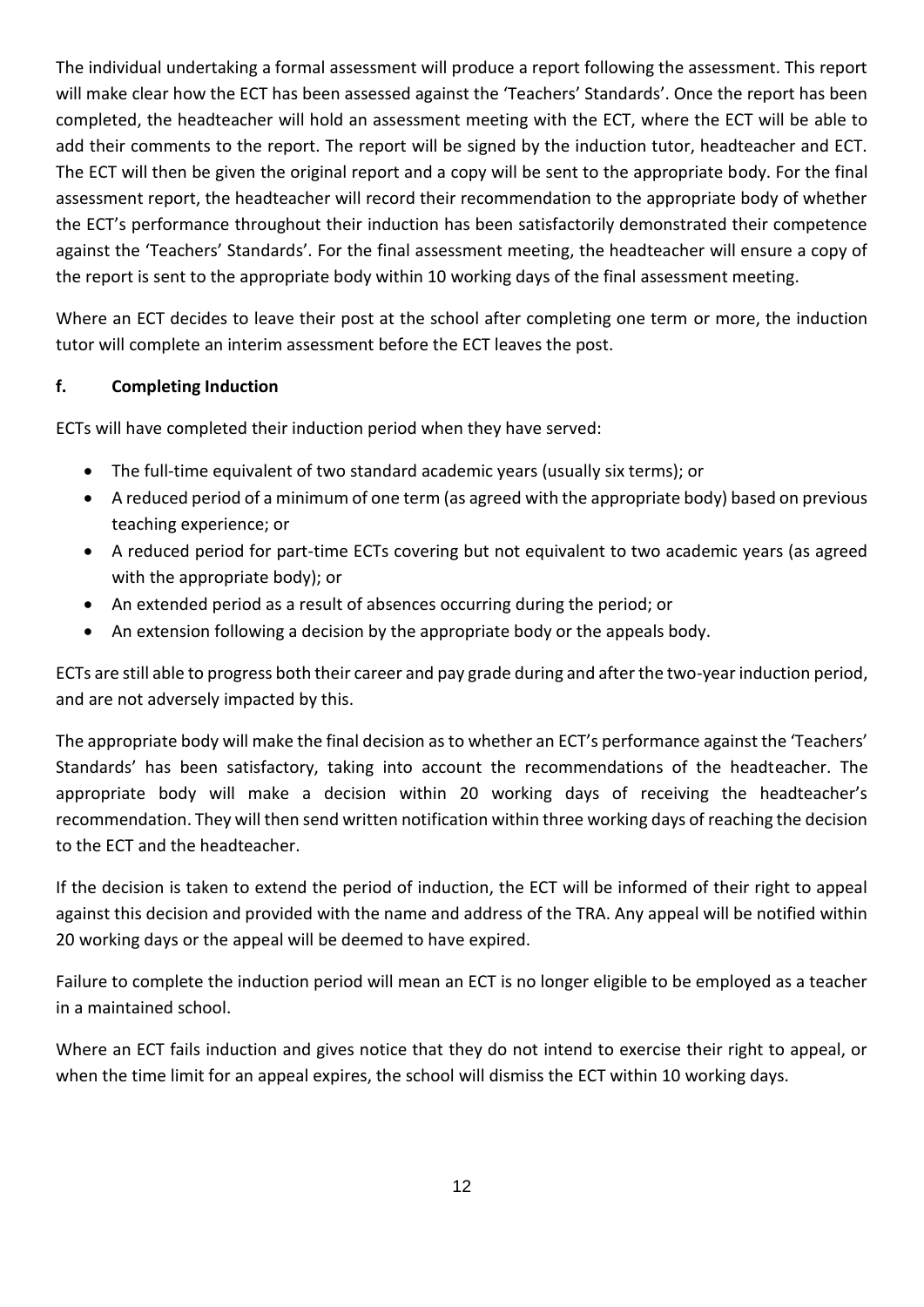If the appeal is heard but not upheld, the school will dismiss the ECT within 10 days of receiving the outcome of the hearing. The ECT's name will then be held on the list of persons who have failed to satisfactorily complete an induction period by the TRA.

#### **4. Record Keeping**

All records regarding ECTs will be kept in accordance with the school's Records Management Policy.

Assessment forms will be signed by the headteacher and submitted to the appropriate body in a timely manner. Assessment forms will be completed at the end of each formal assessment period, stating the date an ECT's employment began, how much of the period has been completed, and any changes in work patterns and absences. Assessment reports will be retained for six years, as recommended by the DfE. ECTs will be advised by the school to retain their original copies of assessment reports.

The TRA keeps records of all submitted appeals and will be contacted as needed. The school will consult the [Employer Access Online service](https://www.gov.uk/guidance/teacher-status-checks-information-for-employers) for records of individuals who have passed or failed their induction.

Where an ECT has already completed part of their period of induction in another school, the headteacher will contact the ECT's previous appropriate body to obtain copies of any progress review records or assessment reports, including any interim reports. The headteacher will therefore establish how much required induction time remains for the ECT. The headteacher will also alert the ECT's new appropriate body of any concerns that were raised about the ECT's progress by previous employers, as necessary.

#### **5. Confidentiality**

The school will work with the appropriate body and the TRA to ensure that effective arrangements are in place to facilitate the protection and secure transfer of data related to ECT inductions.

The induction process and assessments will not be shared with others involved in the process and will be treated as confidential.

All ECTs will be made aware of who has been granted access to their assessments. The governing board can request termly general reports on the progress of an ECT but cannot automatically have access to this information. The only exception to this is when an ECT has a concern about an assessment, which would require the governing board to access the assessment forms to review the situation.

#### **6. Special Circumstances**

To recognise the experience of ECTs who already have significant experience teaching whole classes and working to the 'Teachers' Standards', appropriate bodies have discretion to reduce the length of the induction period to a minimum of one term; however, the ECT can still serve a full induction if they wish. The appropriate body also has discretion to reduce the prescribed induction period to a minimum of one term. When considering reducing an induction period, the appropriate body will consider advice from the headteacher and ensure the ECT is in agreement with the decision.

If an ECT is absent for a total of 30 days or more, the induction period will be extended by the aggregate of total days absent.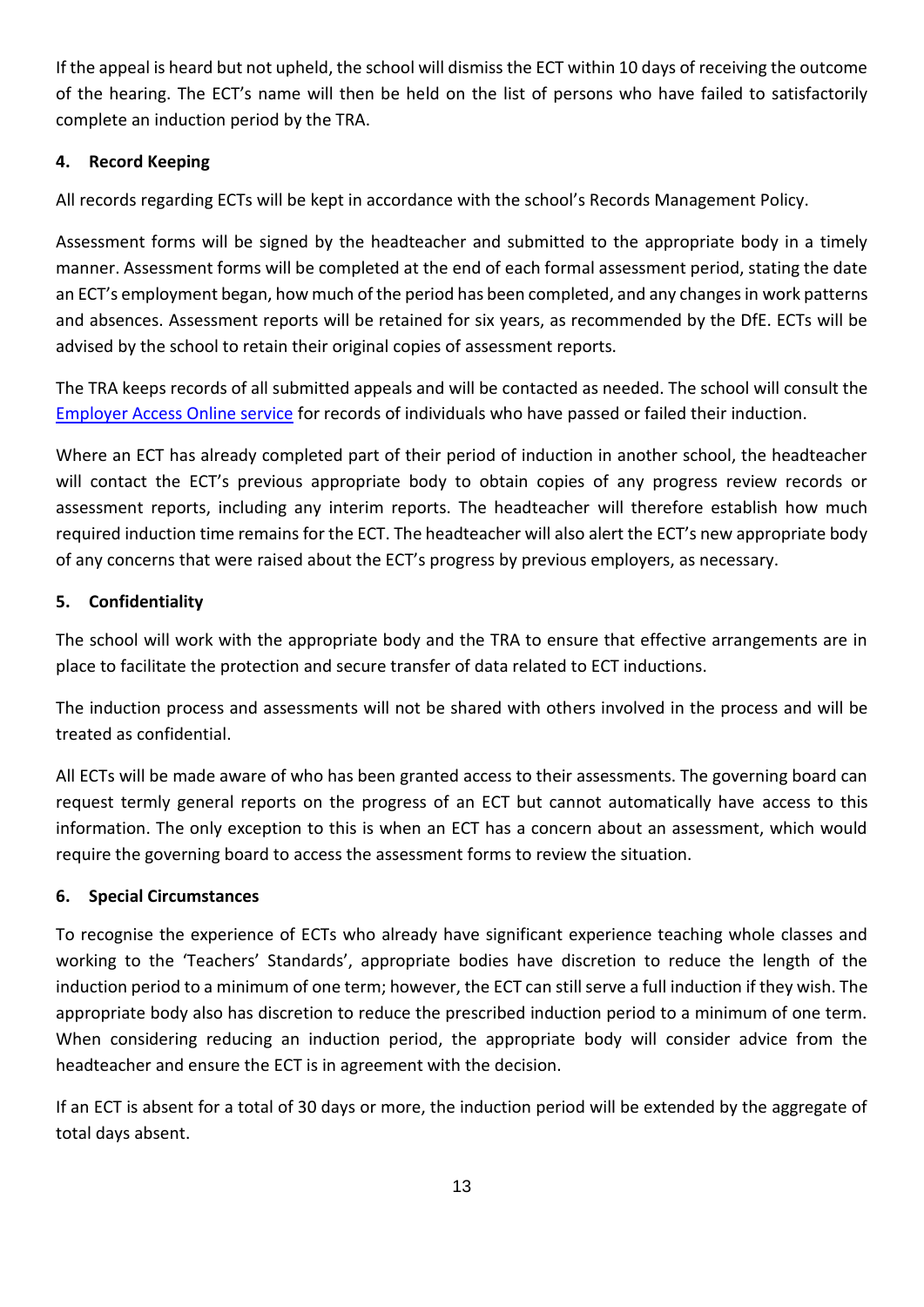ECTs who take statutory maternity leave, statutory paternity leave, statutory adoption leave, shared parental leave or parental bereavement leave during their induction period may decide whether their induction should be extended accordingly to meet this purpose. Any outstanding assessments will not be made until the ECT returns to work and has had the opportunity to decide whether to extend induction. If an ECT chooses to extend their induction in these circumstances, the request will be granted. If an ECT chooses not to extend the induction period, their performance will still be assessed against the relevant standards.

The appropriate body has the option to extend the period after induction has been completed where it would be unreasonable to expect the ECT to have demonstrated satisfactory performance. Reasons for this may include illness, personal crisis, disability, a lack of support during induction, etc.

In circumstances where records have been lost due to an error or a data loss which is through no fault of the concerned teacher, the appropriate body has the discretion to decide if the ECT can be exempt from induction. The appropriate body will ensure that every avenue has been explored to recover the missing data or identify an audit trail before making such a decision. In reaching its decision, the appropriate body will consider the strength of evidence that an error has occurred or that records are missing or lost.

The appropriate body will also account for any evidence that the teacher has demonstrated they have performed satisfactorily against the relevant standards on the basis of evidence from the teacher's pervious performance management reviews, and where appropriate, the most recent performance management review statements.

For ECTs completing induction in more than one school simultaneously:

- The separate contracts are added together to calculate the number of days of the induction period; each contract must meet the minimum period criteria.
- One headteacher acts as the lead and will fulfil duties and responsibilities as outlined in this policy.
- One appropriate body will also take the lead in making the decision and is also responsible for gathering evidence from other appropriate bodies who are involved in the process.

#### **7. Unsatisfactory Progress and Appeals**

Additional monitoring and support measures will be put in place when an ECT is not making satisfactory progress, such as holding meetings between the ECT and the headteacher, organising refresher training, and providing more guided supervision. The induction tutor will record unsatisfactory progress within progress review records and clearly outline the support plan in place. The induction tutor will notify the appropriate body of this determination and will share the support plan to be reviewed. The appropriate body and the headteacher will be satisfied that:

- Areas of improvement have been correctly identified.
- Appropriate objectives have been set to guide the ECT to perform against the relevant standards.
- An effective support program is in place to help the ECT improve performance.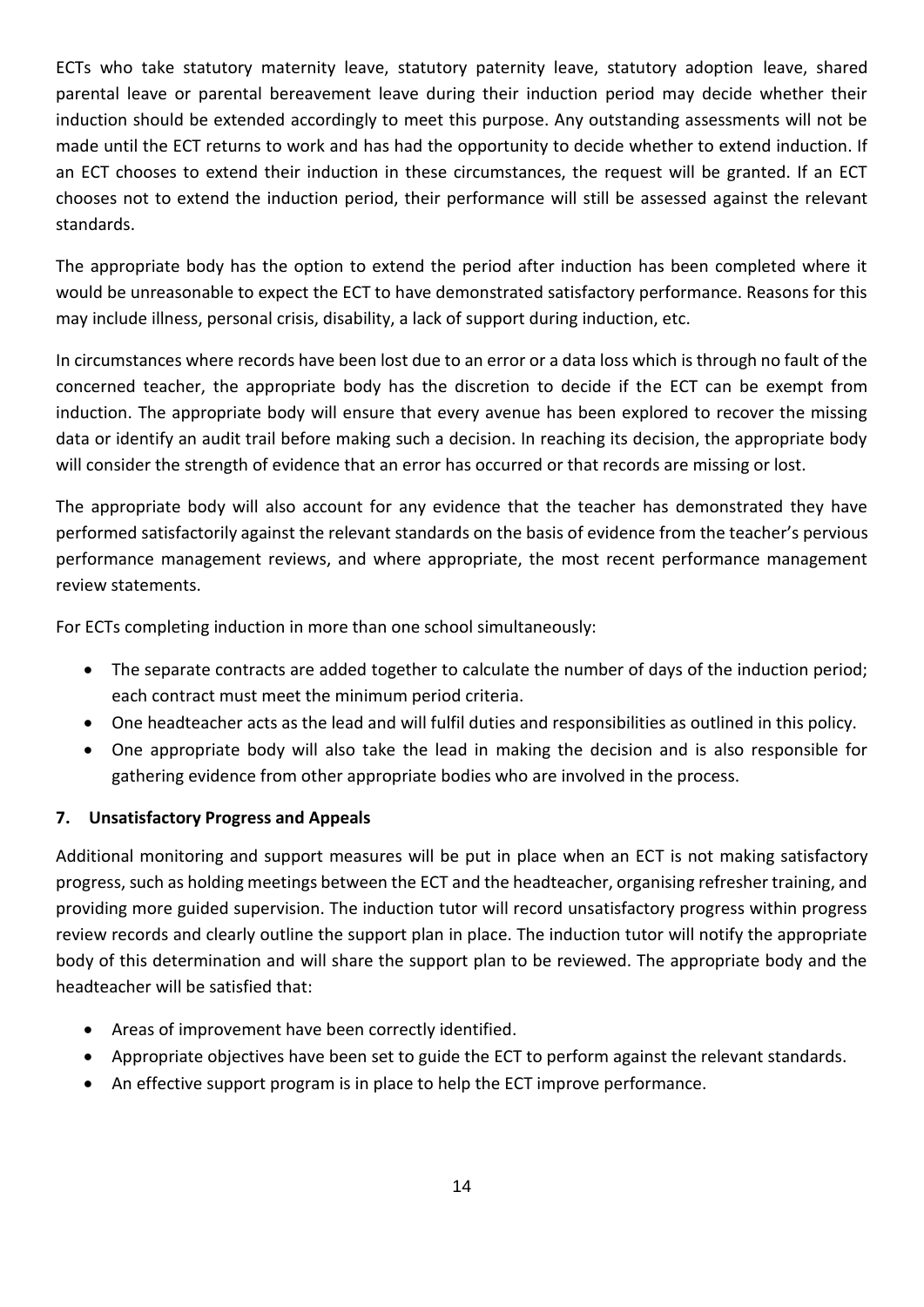When there are still concerns about the ECT's progress following intervention, the headteacher will explain to the ECT the consequences of failure to complete the induction period satisfactorily, and discuss the following with them:

- The identified weaknesses
- The agreed objectives set in order to have them satisfactorily complete the induction to the required standards
- Details of additional support put in place
- Evidence used to inform the judgement
- Details of the improvement plan for the next assessment period

If there are serious capability issues, capability procedures may be instigated before the end of the induction, which may lead to dismissal. This does not prevent them from completing their induction at another school.

If the ECT has had their induction extended or has failed it, the appropriate body will inform the ECT of their right to appeal and the time limit for doing so.

#### **8. Monitoring and Review**

The governing board is responsible for reviewing this policy annually.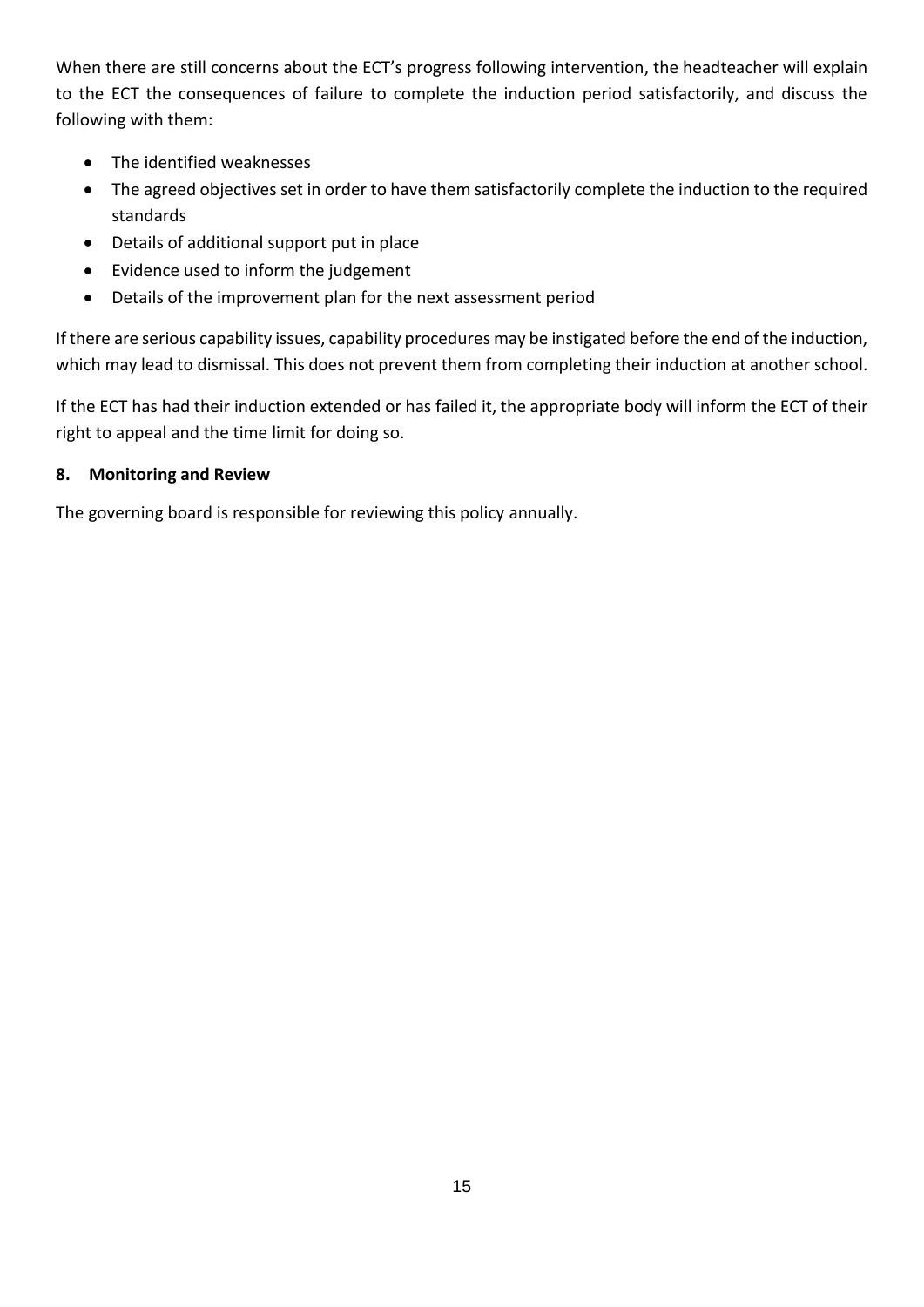# **Appendix A – Exemptions**

The following lists where a qualified teacher may be employed by the school without having satisfactorily completed an induction period:

| <b>Exemption</b>                                                                                                        | <b>Explanation</b>                                                                                                                                                                                                                                                                   |
|-------------------------------------------------------------------------------------------------------------------------|--------------------------------------------------------------------------------------------------------------------------------------------------------------------------------------------------------------------------------------------------------------------------------------|
| A person who was already a qualified teacher on 7 May<br>1999.                                                          | A teacher who gained QTS on or before<br>7 May 1999 (even if they did not take up their first<br>post until after September 1999).                                                                                                                                                   |
| A person currently undertaking a period of induction.                                                                   | A teacher who is serving their induction period in a<br>permitted setting, including periods which have<br>been extended (including those who have<br>completed an induction period in England or<br>Wales and are awaiting the decision of the<br>appropriate body).                |
| A person waiting for the outcome of an appeal having<br>not performed satisfactorily against the relevant<br>standards. | A teacher who is waiting for the outcome of an<br>appeal against a decision that they have failed to<br>perform satisfactorily against the relevant<br>standards.                                                                                                                    |
| A person employed on a short-term supply basis,<br>without undertaking induction.                                       | A teacher who is employed as a short-term supply<br>teacher (working periods of less than one term).<br>This can only be done for five years after the date<br>of award of QTS.                                                                                                      |
| A person employed part-time as a supply teacher<br>whilst also undertaking induction.                                   | A teacher who is employed as a short-term supply<br>teacher on a part-time basis but who is<br>concurrently serving induction. Please note that<br>the five-year limit (see above) does not apply to<br>teachers in this situation.                                                  |
| A person who has satisfactorily completed induction,<br>probation, or the equivalent in certain other countries.        | The countries are Wales, Scotland, Northern<br>Ireland, Gibraltar, Jersey, Guernsey, Isle of Man,<br>and Ministry of Defence (MoD) Schools in<br>Germany or Cyprus (these are known as MoD<br>Schools, and were formally known as Service<br>Children's Education (or SCE) Schools). |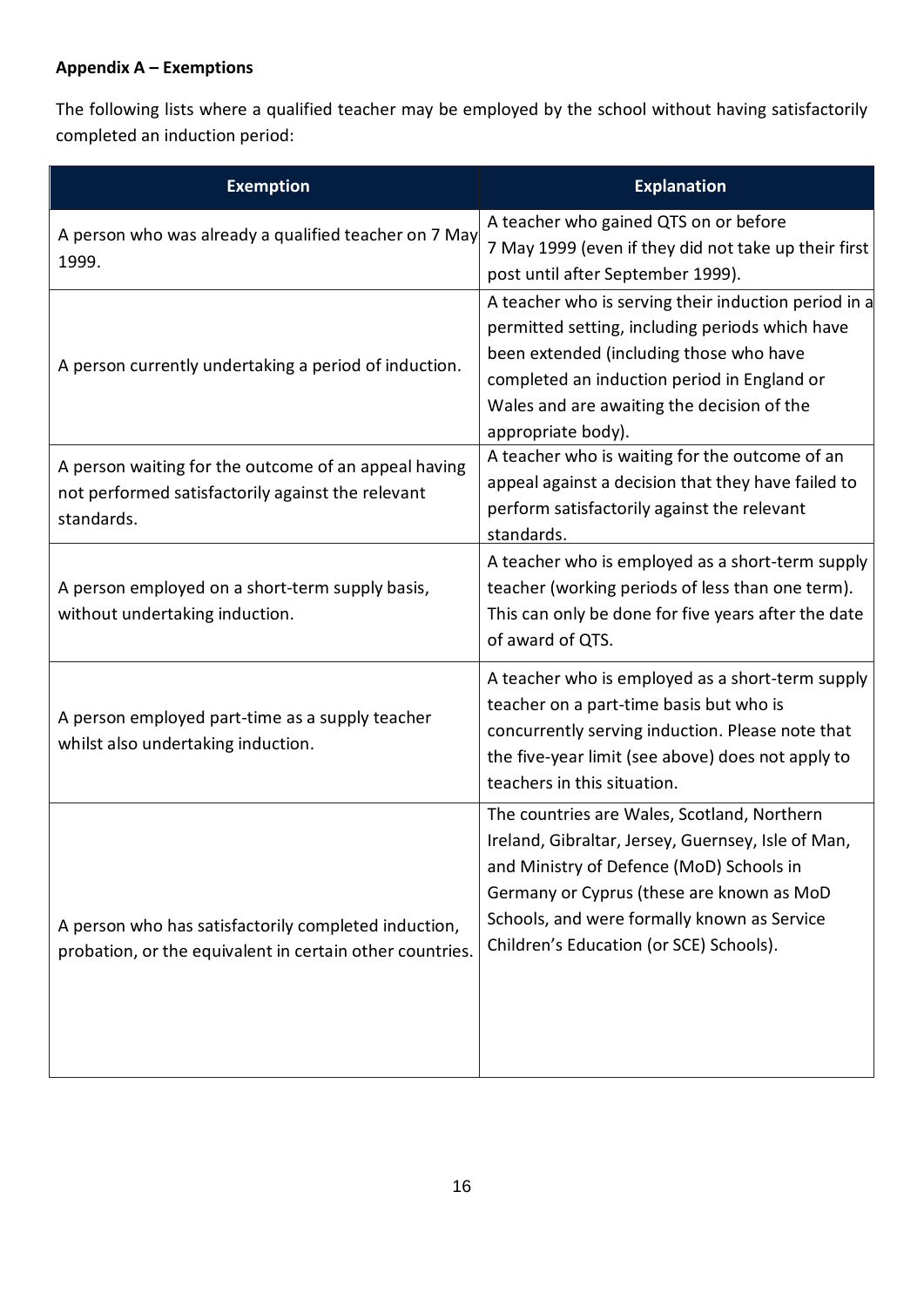| <b>Exemption</b>                                                                                                                                                                                                                                                                                                                                              | <b>Explanation</b>                                                                                                                                                                                                                                                                                                                                                                                                                                                                                                                                                                                      |
|---------------------------------------------------------------------------------------------------------------------------------------------------------------------------------------------------------------------------------------------------------------------------------------------------------------------------------------------------------------|---------------------------------------------------------------------------------------------------------------------------------------------------------------------------------------------------------------------------------------------------------------------------------------------------------------------------------------------------------------------------------------------------------------------------------------------------------------------------------------------------------------------------------------------------------------------------------------------------------|
| A person who trained in England, and then<br>subsequently first worked as a teacher in Wales<br>(before 2003).                                                                                                                                                                                                                                                | A teacher who gained QTS in England on or after 7<br>May 1999 but before 1 April 2003, and who,<br>subsequently, took up their first post in Wales and<br>who has served at least two terms towards their<br>induction.                                                                                                                                                                                                                                                                                                                                                                                 |
| A person from the European Economic Area (EEA) (who<br>falls within Part 2 and Chapters 1, 2 and 4 of Part 3 of<br>the European Communities (Recognition of<br>Professional Qualifications) Regulations 2015, including<br>where the person is entitled to partial access to the<br>profession of school teacher by virtue of Part 1 of those<br>Regulations. | A teacher from the EEA who has applied<br>successfully to the Teaching Regulation Agency,<br>for QTS, or a teacher from the EEA who has<br>declared successfully to the Teaching Regulation<br>Agency, to work in England on a temporary basis,<br>or teachers who have been granted partial<br>access to the teaching profession in accordance<br>with Part 1 of the European Union (Recognition<br>of Professional Qualifications) Regulations 2015,<br>namely SEND teachers who are qualified only to<br>teach pupils in SEND specialist schools and<br>specialist units within mainstream settings. |
| A person who became a qualified teacher by virtue of<br>regulation 5 of, and paragraph 12 of Schedule 2 to, the<br>2003 Qualification Regulations, i.e. certain teachers<br>who gained QTS whilst working in an independent<br>school.                                                                                                                        | A teacher who has been judged by the<br>TRA as meeting the specified QTS standards, whilst<br>working in an independent school, where the ECT<br>must have:<br>Been employed by an independent school<br>before 1989; and<br>Gained a specified qualification before 1974 or<br>$\bullet$<br>1989 (dependent upon the type of<br>qualification); and<br>Been employed in an independent school at<br>the time of recommendation, and the<br>recommendation must have taken place prior<br>to September 2004.                                                                                            |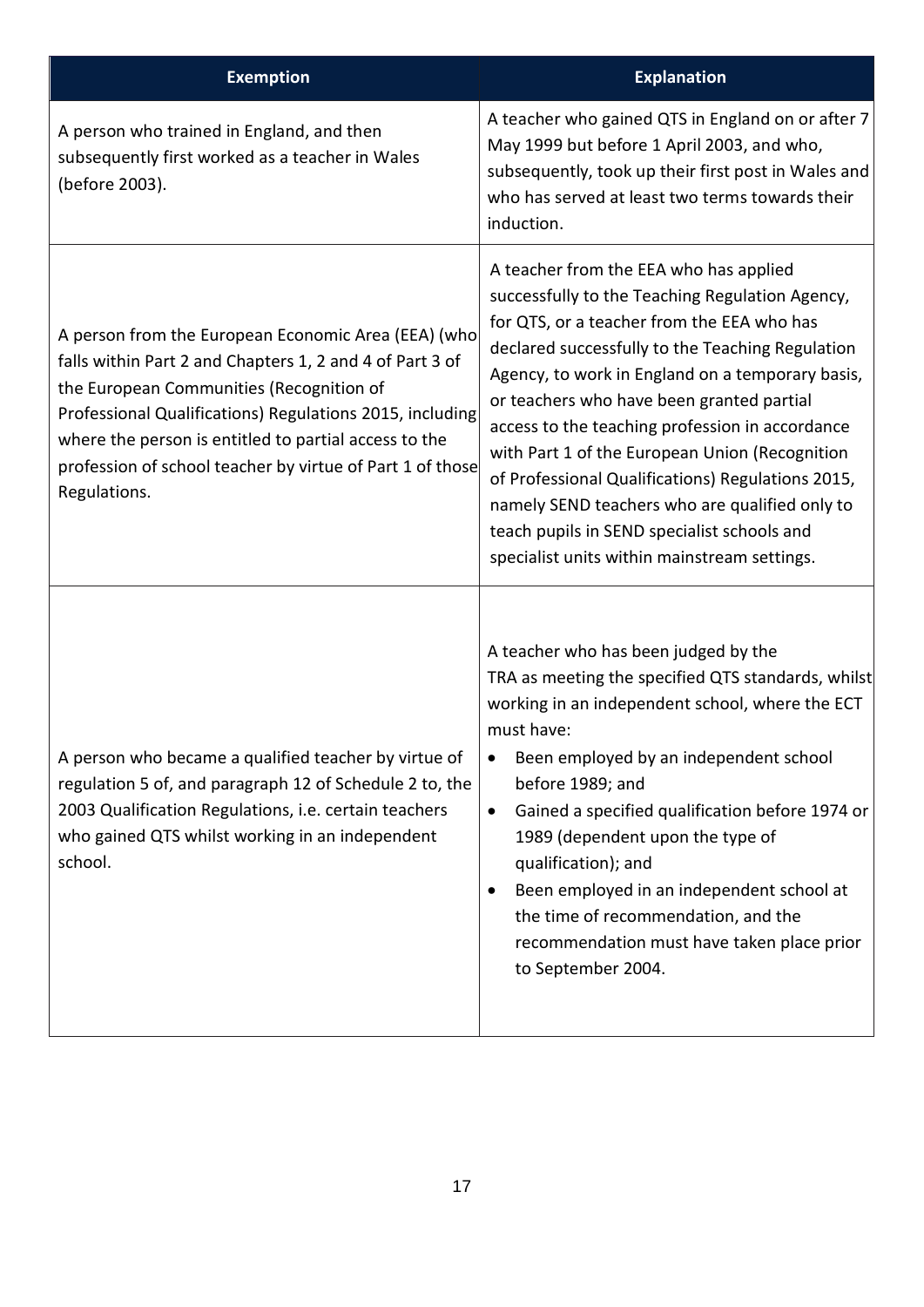| <b>Exemption</b>                                                                                                                                                                                                                                           | <b>Explanation</b>                                                                                                                                                                                                                                                                                                                                                                                                                                                                                                                                   |
|------------------------------------------------------------------------------------------------------------------------------------------------------------------------------------------------------------------------------------------------------------|------------------------------------------------------------------------------------------------------------------------------------------------------------------------------------------------------------------------------------------------------------------------------------------------------------------------------------------------------------------------------------------------------------------------------------------------------------------------------------------------------------------------------------------------------|
| A qualified overseas-trained teacher from Australia,<br>Canada, New Zealand,<br>or the United States of America.                                                                                                                                           | Teachers who have successfully completed a<br>programme of professional training for teachers<br>in Australia, Canada, New Zealand or the USA<br>and who have successfully completed or satisfied<br>any additional conditions required in order to be<br>employed as a qualified teacher on a permanent<br>basis in government-funded schools in that<br>country; and who is not the subject of any<br>decision or pending proceedings that may restrict<br>that person's eligibility to teach in that country.                                     |
| An overseas-trained teacher (OTT), from outside the<br>EEA, who has gained QTS and was successfully assessed<br>against the relevant standards as these would apply at<br>the end of induction.                                                            | An overseas-trained teacher (from outside the<br>EEA) with at least two years' experience, who has<br>obtained QTS and who has been assessed against<br>the relevant standards for the purposes of<br>induction.                                                                                                                                                                                                                                                                                                                                     |
| Scottish- or Northern Irish-trained teachers employed<br>in England on or before 7 May 1999.                                                                                                                                                               | Teachers who trained in Scotland or<br>Northern Ireland and who were employed as<br>teachers in England before 7 May 1999.                                                                                                                                                                                                                                                                                                                                                                                                                           |
| A person who became a qualified teacher virtue of<br>regulation 5 of, and paragraph 13 of Schedule 2 to, the<br>2003 Qualification Regulations, i.e. certain teachers<br>who gained QTS whilst working in an FE school or as an<br>instructor in a school. | A teacher who has been judged by the<br>TRA as performing satisfactorily against the<br>relevant standards, whilst working in a FE school<br>or as an instructor in a school where the ECT must<br>have:<br>Been employed by an FE school before 1989;<br>and<br>Gained a specified qualification before 1974 or<br>$\bullet$<br>1989 (dependent upon the type of<br>qualification); and<br>Been employed in an FE school at the time of<br>$\bullet$<br>recommendation, and the recommendation<br>must have taken place prior to September<br>2004. |